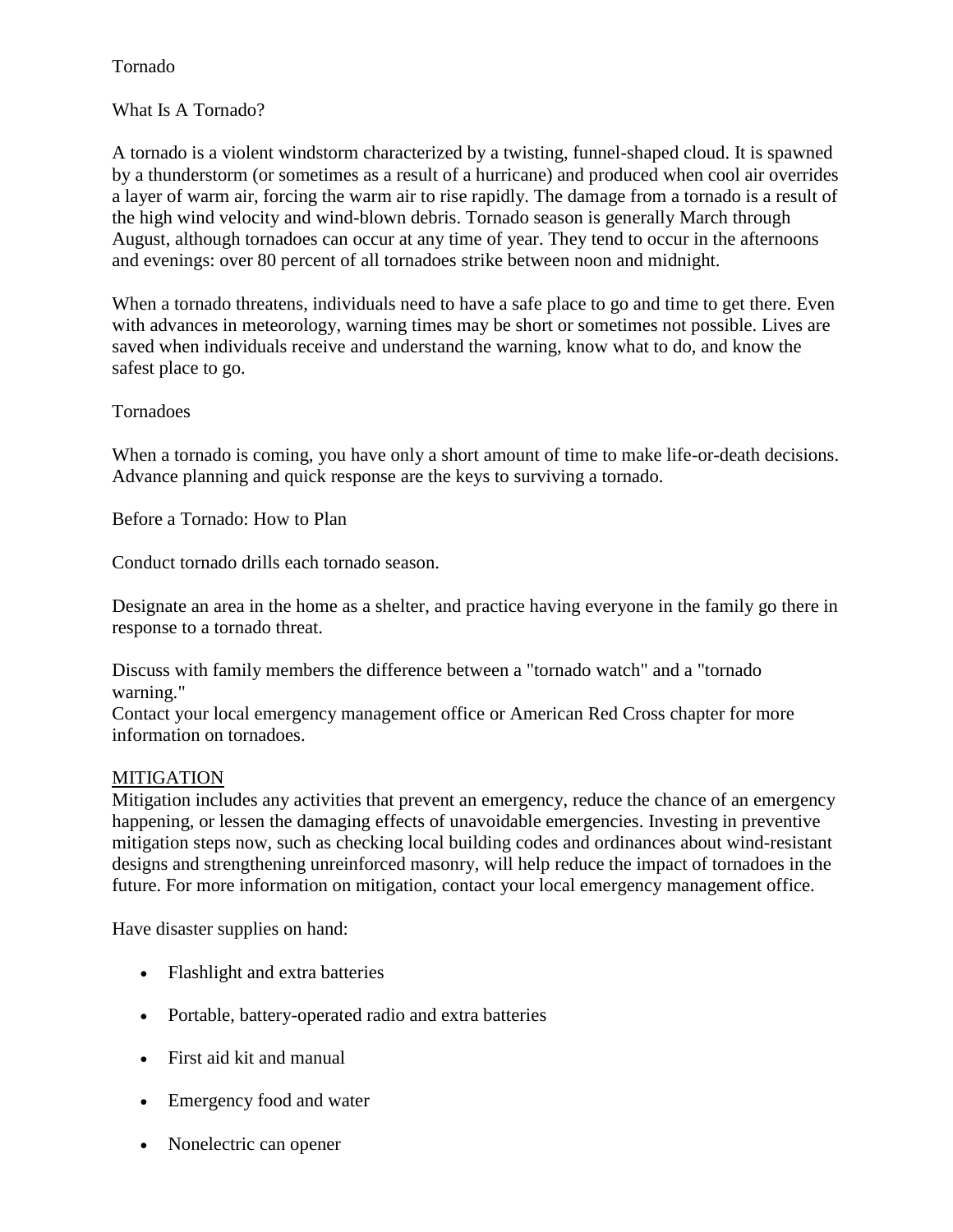- Essential medicines
- Cash and credit cards
- Sturdy shoes

Develop an emergency communication plan

In case family members are separated from one another during a tornado (a real possibility during the day when adults are at work and children are at school), have a plan for getting back together.

Ask an out-of-state relative or friend to serve as the "family contact." After a disaster, it's often easier to call long distance. Make sure everyone in the family knows the name, address, and phone number of the contact person.

### Tornado Watches and Warnings

A tornado watch is issued by the National Weather Service when tornadoes are possible in your area. Remain alert for approaching storms. This is time to remind family members where the safest places within your home are located, and listen to the radio or television for further developments.

A tornado warning is issued when a tornado has been sighted or indicated by weather radar.

### Mobile Homes

Mobile homes are particularly vulnerable. A mobile home can overturn very easily even if precautions have been taken to tie down the unit. When a tornado warning is issued, take shelter in a building with a strong foundation.If shelter is not available, lie in ditch or low-lying area a safe distance away from the unit.

#### Tornado Danger Signs

Learn these tornado danger signs:

- An approaching cloud of debris can mark the location of a tornado even if a funnel is not visible.
- Before a tornado hits, the wind may die down and the air may become very still.
- Tornadoes generally occur near the trailing edge of a thunderstorm. It is not uncommon to see clear, sunlit skies behind a tornado.

#### Tornadoes

# What to Do During a Tornado

If at home:

- If you have a tornado [safe room](http://www.fema.gov/mit/saferoom/) or engineered shelter go there immediately.
- Go at once to a windowless, interior room; storm cellar; basement; or lowest level of the building.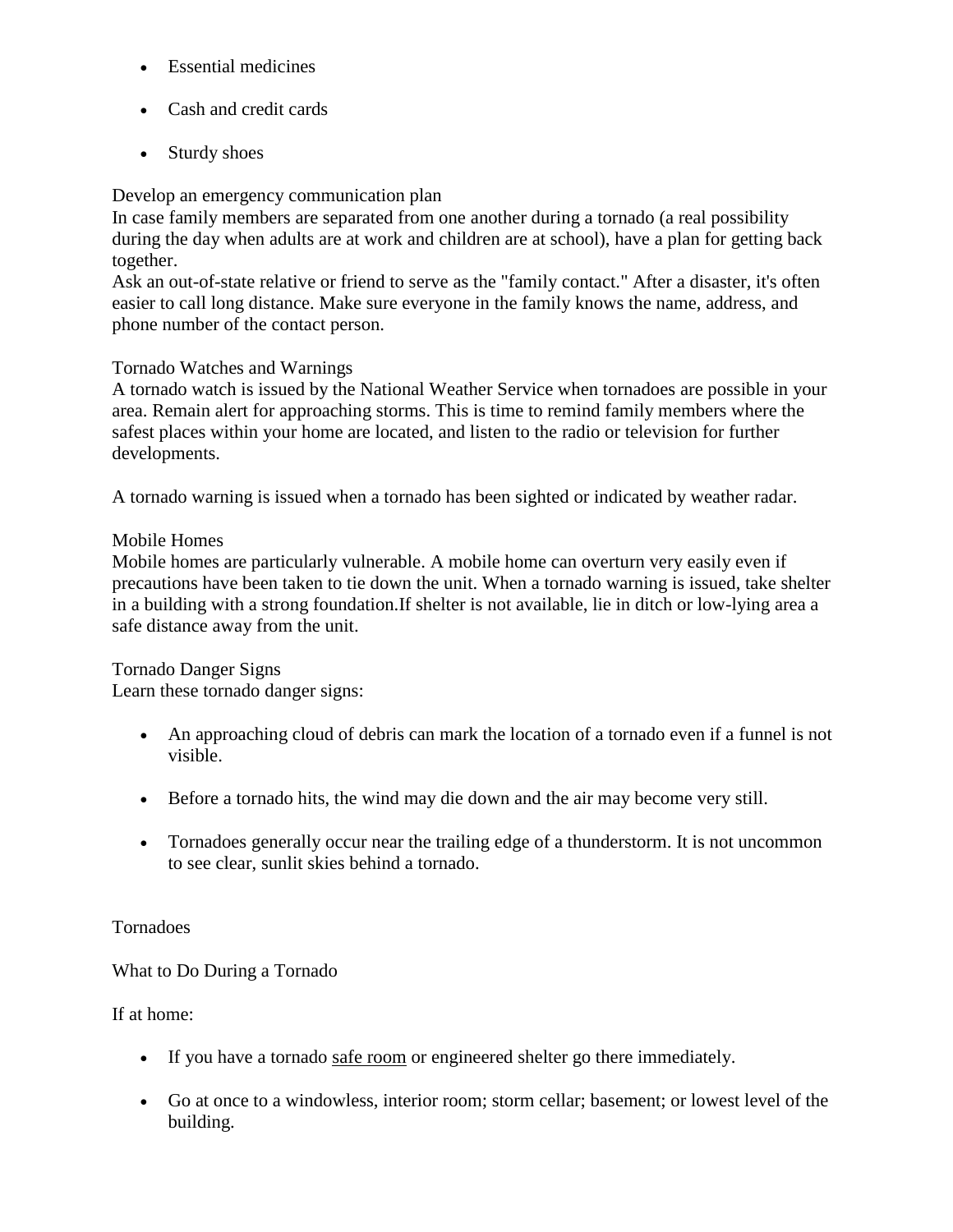- If there is no basement, go to an inner hallway or a smaller inner room without windows, such as a bathroom or closet.
- Get away from the windows.
- Get under a piece of sturdy furniture such as a workbench or heavy table or desk and hold on to it.
- Use arms to protect head and neck.
- If in a mobile home, get out and find shelter elsewhere.

If at work or school:

- Go to the area designated in your tornado plan.
- Avoid places with wide-span roofs such as auditoriums, cafeterias, large hallways, or shopping malls.
- Get under a piece of sturdy furniture such as a workbench or heavy table or desk and hold on to it.
- Use arms to protect head and neck.

If outdoors:

- If possible, get inside a building.
- If shelter is not available or there is no time to get indoors, lie in a ditch or low-lying area or crouch near a strong building. Be aware of the potential for flooding.
- Use arms to protect head and neck.

#### If in a car:

- Never try to out-drive a tornado in a car or truck.
- Get out of the car immediately and take shelter in a nearby building.
- If there is no time to get indoors, get out of the car and lie in a ditch or low-lying area away from the vehicle. Be aware of the potential for flooding.

#### Tornadoes

When a tornado is coming, you have only a short amount of time to make life-or-death decisions. Advance planning and quick response are the keys to surviving a tornado.

# After a Tornado

• Help injured or trapped persons.